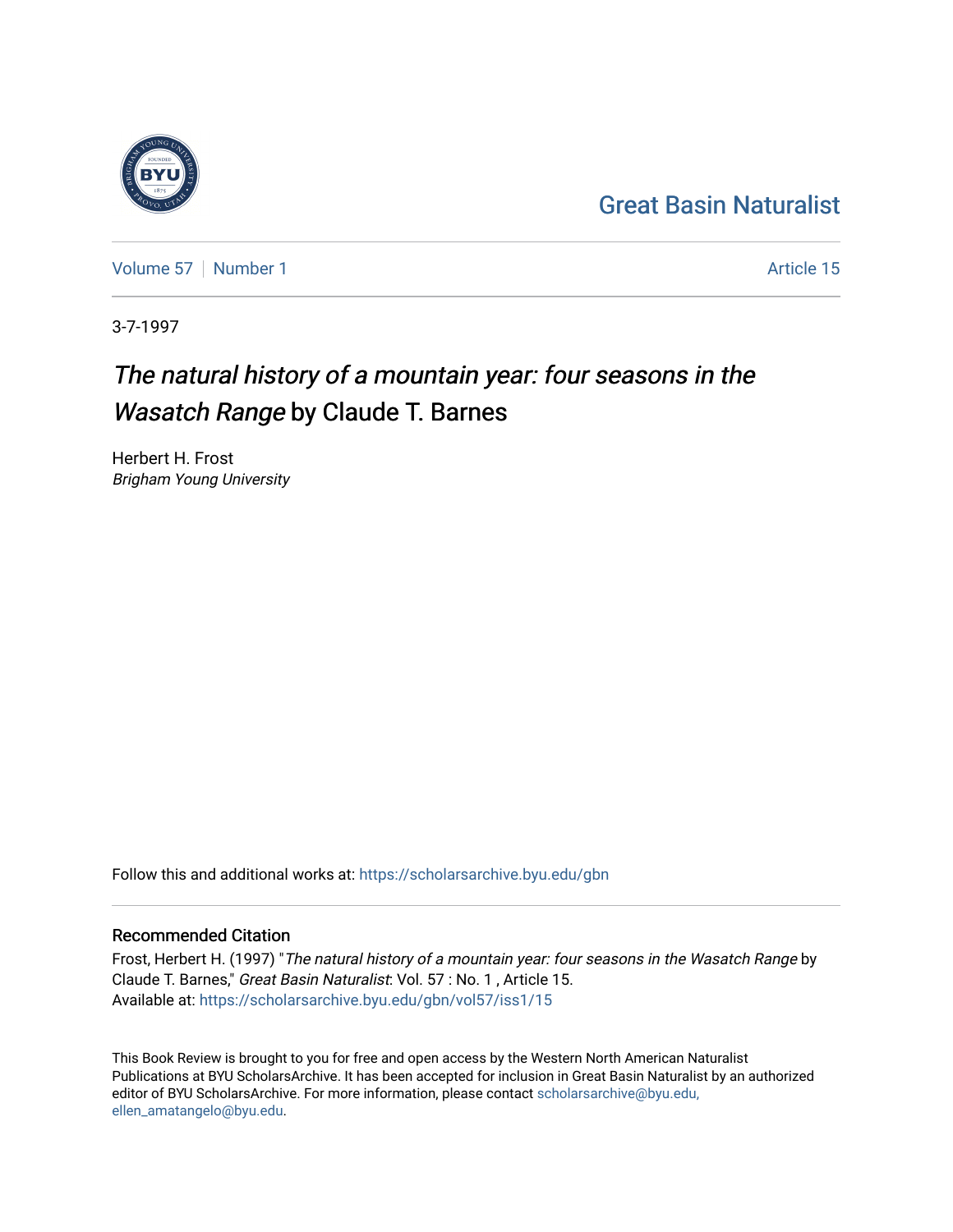The Natural History of a Mountain Year: Four Seasons in the Wasatch Range. Claude T Barnes; foreword by Pamela M. Poulson. University of Utah Press, Salt Lake City, UT. 1996. \$16.95 softcover.

Great Basin Naturalist 57(1), © 1997, pp. 90–91

## BOOK REVIEW

Claude Teancum Barnes (1884-1968) was a well-known individual in the early part of this century in Utah. His letterhead of 21 August 1946 describes him as 'Attorney and Counselor at Law." However. Davis Bitton (Utah Historical Quarterly 49: 317-339) said of him:

[H]e was identified as a lawyer, businessman, and naturalist. He might also bave been counted as a banker, scientific fanner, and politician. And having written some fourteen books and 118 articles he was certainly one of Utah's most published authors. Of all these labels the one he would have preferred is that of naturalist. For sixty years he observed the birds, mammals, trees and flowers, mountains and canyons, clouds and streams of his native Utah. For Claude Barnes there was beauty all around. And not content to keep his appreciation to himself, he wrote about what he saw. In the tradition of Henry David Thoreau and John Muir and Aldo Leopold he used words not only to describe but also to praise the marvels of nature.

The colorful, eye-catching book cover, showing one of Barnes' beloved mountains in the springtime, sets off this book. The University of Utah Press and Pamela M. Poulson, of Red Butte Garden and Arboretum, have enhanced Barnes' writings without detracting from or changing any of his text. A map. not found in the original publication, covering the Wasatch Front from Mt. Neba in the south to Mt. Ben Lomond in the north, locates the major canyons that Barnes refers to so many times in his writings. Dispersed in an attractive manner throughout the book are line drawings of 42 plant parts and 9 birds. He also gave scientific names to the organisms he was describing. Animal names then and now have not changed much, but many plant names have. To assist the reader, a plant synonymy of 45 plants is listed at the end of the book. Ms. Poulson's 3-page foreword enables the reader to catch the flavor of Barnes' prose. Her reason for the publication is aptly summed up in the following paragraph:

He originally wrote and puhlished this volume as 4 separate essays. Wasatch Summer appeared in December 1956 followed by Wasatch Spring in August 1957, Wasatch Autum in March 1958, and Wasatch Winter in May 1959.

Shortly after the last essay was published, he had printed 50 copies of the 4 seasons bound together and entitled *The Natural History of a Wasatch Year.* Interestingly, the bound book did not follow the chronological presentation but commenced with winter and followed the seasons of the year. Each copy was numbered, signed by the author. and given to a particular person or organization. Each essay, when



first published, was dedicated to a person. Wasatch Summer was dedicated to Dorothy B. Jenson and the other three to Louise Atkinson. This new edition is dedicated to the latter.

Louise Atkinson frequently accompanied him on his field trips. He said of her:

My companion, a real botanist, had not only remarkably discerning eyes, but also the ability to capture and hold almost any insect that attracted our attention, a knack she had retained from bare-foot wading days about the pastures and sloughs of her childhood home near the mouth of the Jordan river.

Probably the best reason for republishing these journals is to remind us of what used to be. Though Mr Bames had more than we, what we still have now is well worth close observation. Nature divulges its innermost secrets only to them who consistently tread its by-paths, ever alert to hear or see its undisturhed manifestations.